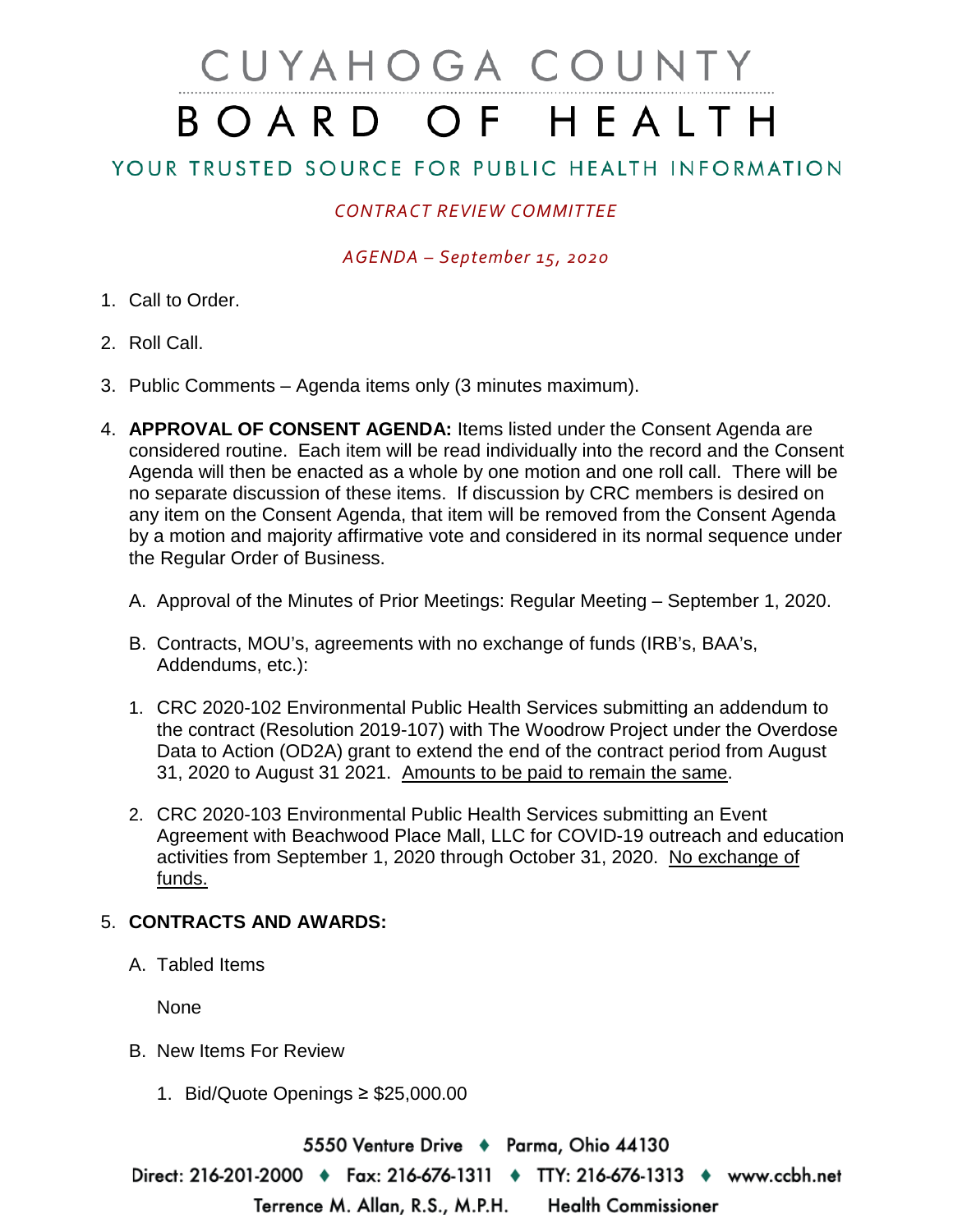*Lead Program:*

- a. CRC 2020-104 1628-1630 Carlyon Rd. Up and Down East Cleveland, Ohio 44112
- 1. Bid/Quote Openings < \$25,000.00

*Lead Program*:

- a. CRC 2020-105 20516 Ridgewood Rd. Warrensville Heights, Ohio 44122
- b. CRC 2020-106 366 E 270th St. Euclid, Ohio 44132
- c. CRC 2020-107 3991 E 52nd St Newburgh Heights, Ohio 44105
- d. CRC 2020-108 14808 Elm Avenue East Cleveland, Ohio 44112
- e. CRC 2020-109 13101 Russell Avenue Garfield Heights, Ohio 44125
- 2. Expenditures: Contracts < \$25,000.00
	- a. CRC 2020-110 Administration Services submitting a contract with Asbury Consulting, LLC effective September 15, 2020. Amount to be paid to Asbury Consulting, LLC is not to exceed \$2,300.00.

Purpose: To provide executive coaching services to CCBH.

Funding Source: 100% funded through CCBH General Revenue.

3. Revenue Generating Agreements < \$25,000.00

None

2. Contract Rescissions

None

5550 Venture Drive + Parma, Ohio 44130 Direct: 216-201-2000 ♦ Fax: 216-676-1311 ♦ TTY: 216-676-1313 ♦ www.ccbh.net Terrence M. Allan, R.S., M.P.H. **Health Commissioner**